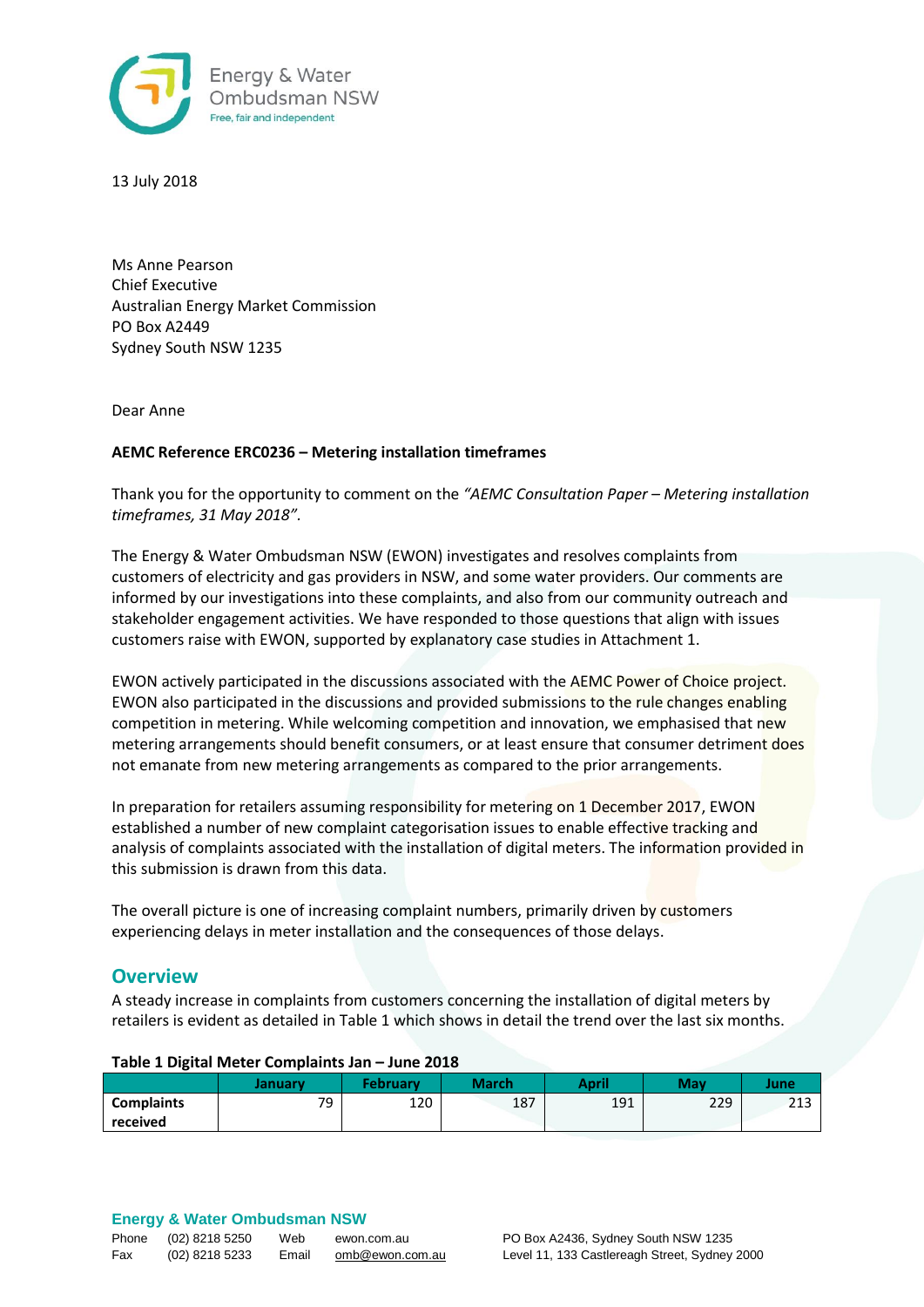Table 2 provides a breakdown of complaints relating to delays in installation with new connection delays shown separately. Customers complaining about meter installation delays have increased both in number and as a percentage of total digital meter complaints. The number of customers complaining about new connection delays has also increased. EWON tracks new connection delays separately from other complaints about delays in meter installation.

|              | All DM<br><b>Complaints</b> | <b>Installation Delay Complaints</b> |            | <b>New Connection Delay</b><br><b>Complaints</b> |            |  |
|--------------|-----------------------------|--------------------------------------|------------|--------------------------------------------------|------------|--|
|              | # of complaints             | # of                                 | % of total | # of                                             | % of total |  |
|              |                             | complaints                           | complaints | complaints                                       | complaints |  |
| January      | 79                          | 29                                   | 36.7%      | 11                                               | 15.1%      |  |
| February     | 120                         | 58                                   | 48.3%      | 16                                               | 17.5%      |  |
| <b>March</b> | 187                         | 116                                  | 62.0%      | 18                                               | 9.6%       |  |
| <b>April</b> | 191                         | 123                                  | 64.4%      | 32                                               | 16.8%      |  |
| May          | 229                         | 130                                  | 56.8%      | 47                                               | 20.5%      |  |
| June         | 213                         | 115                                  | 54.0%      | 55                                               | 25.8%      |  |

#### **Table 2 Digital Meter (DM) Delay Complaints Jan – June 2018**

EWON has undertaken further analysis of complaints from customers complaining about installation delays. Table 3 provides some insight into the nature of the type of requests which are encountering delays. From March 2018, over 50% of complaints about meter installation delays had followed customer installation of solar panels, with customers unable to benefit and offset the cost of the installation through solar generation, because of the lack of installation of a suitable meter.

Some customers who had requested a net meter prior to the closure of the solar bonus scheme on 31 December 2016 to replace their gross meter are still waiting for installation. While declining in number, these customers have been very significantly financially disadvantaged.

There were a range of other meter replacement requests which had not been fulfilled, relating to issues including supply upgrades for reverse cycle air conditioning, new meters for off peak supply, and replacement of faulty meters. In a small number of complaints, customers did not provide information about why they had requested a new meter.

| -            |            | <b>Solar installation delays</b> |            | Net meter delay<br>(pre 1 Dec 2017 request) |            | <b>Other delays</b> |            |
|--------------|------------|----------------------------------|------------|---------------------------------------------|------------|---------------------|------------|
|              | Total      | # of                             | % of       | # of                                        | % of       | # of                | % of       |
|              | Complaints | complaints                       | complaints | complaints                                  | complaints | complaints          | complaints |
| January      | 29         | 11                               | 37.9%      | 13                                          | 44.8%      |                     | 17.3%      |
| February     | 58         | 16                               | 27.6%      | 12                                          | 20.7%      | 30                  | 51.7%      |
| <b>March</b> | 116        | 59                               | 50.8%      | 20                                          | 17.3%      | 37                  | 31.9%      |
| April        | 123        | 73                               | 59.3%      | 8                                           | 6.5%       | 42                  | 34.2%      |
| May          | 130        | 87                               | 65.9%      | 11                                          | 8.3%       | 34                  | 25.8%      |
| June         | 115        | 74                               | 64.4%      | 9                                           | 7.8%       | 32                  | 27.8%      |

#### **Table 3 Digital Meter Installation Delay Complaints Jan – June 2018**

As demonstrated in our case studies, many customers experience severe detriment when they are unable to have meters installed in a timely manner. In the most extreme cases, customers are left without power, or unable to move into a home, for weeks. When those customers complain to EWON, we are often able to arrange with the retailer for immediate meter installation and connection. Unfortunately, many customers in this situation do not know they can come to EWON and are left without power. This rule change will go some way to addressing customer needs, but retailers also need to take ownership of their new responsibilities.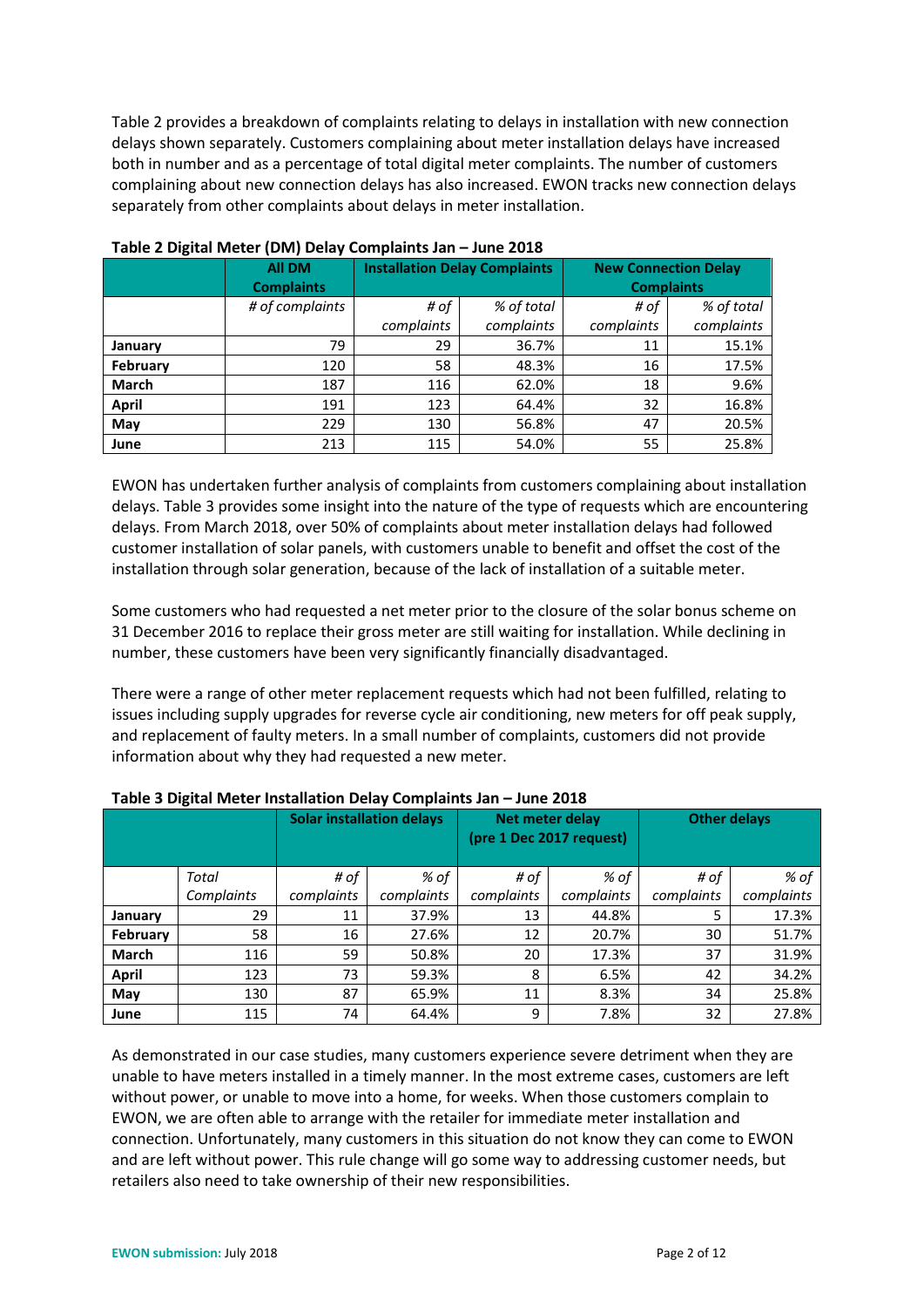# **New connection delays**

The most common complaint about delays for a new connection is the failure/inability of the retailer to provide a firm date for installation. The next most common is the failure to install on the date which was stated. Some of these delays appear to be because meter providers are unable to meet the demand. Others are due to breakdown in the information flow between customers, retailers and meter providers. Very often breakdown in the process of a meter installation between the metering provider and the retailer occur. Neither party seems to have the necessary resources to deal with the workload in a timely fashion.

Our first eight case studies articulate the delays faced by customers.

# **Solar installation delays**

Customers and contractors are installing solar generation and then experiencing delays in connecting solar because of metering delays. Broken appointments, no set date and even rumours of no meters being available are a common theme in complaints to EWON. Customers are being told by retailers that the metering provider is at fault; alternatively customers are being told by metering providers that retailers are at fault.

From our complaints perspective, no-one is accepting responsibility.

Sometimes a meter installation is delayed because of a technical problem at the point of installation. This could include the lack of a service fuse, a shared isolation switch, asbestos being present in the meter box, a crowded meter box or even lack of access to the meter box. These, however, are the minority of the complaints and even when the customer rectifies the problem, further delays often occur.

While not understating the significance of these issues, the majority of complaints relate to provision of acceptable installation timeframes; the inability of retailers to provide an installation date; and/or failed appointments when a date has been provided.

Case studies 9 through to 12 articulate these issues.

## **Requirements for meter installation timeframes**

Currently the only required timeframe for the installation of a meter is the requirement for a metering coordinator to arrange for the repair or replacement of a faulty meter within ten business days of being notified of the malfunction. The lack of any timeframe for the installation of a meter for a new connection, or where a customer needs a meter upgrade, is a key source of complaints, and requires EWON's intervention to resolve he delay. Retailers rely on the fact that they do not have to meet any regulated timeframe and therefore initially are of the view that we cannot hold them to account.

The lack of a set timeframe for the installation of a meter where a customer is attempting to establish a new connection is highly problematic. A suitable timeframe would provide certainty for builders and customers, and enable proper planning for what is a complex project. Prior to 1 December 2017, the meter installation was undertaken by the Accredited Service Provider (ASP) employed by the customer to establish supply. Now the ASP undertakes the necessary work for a connection and has to wait for a metering provider to install the meter before supply can begin. This is a clear example that the new arrangements have resulted in the consumer detriment which EWON, and other organisations, raised during the consultation process about these new arrangements.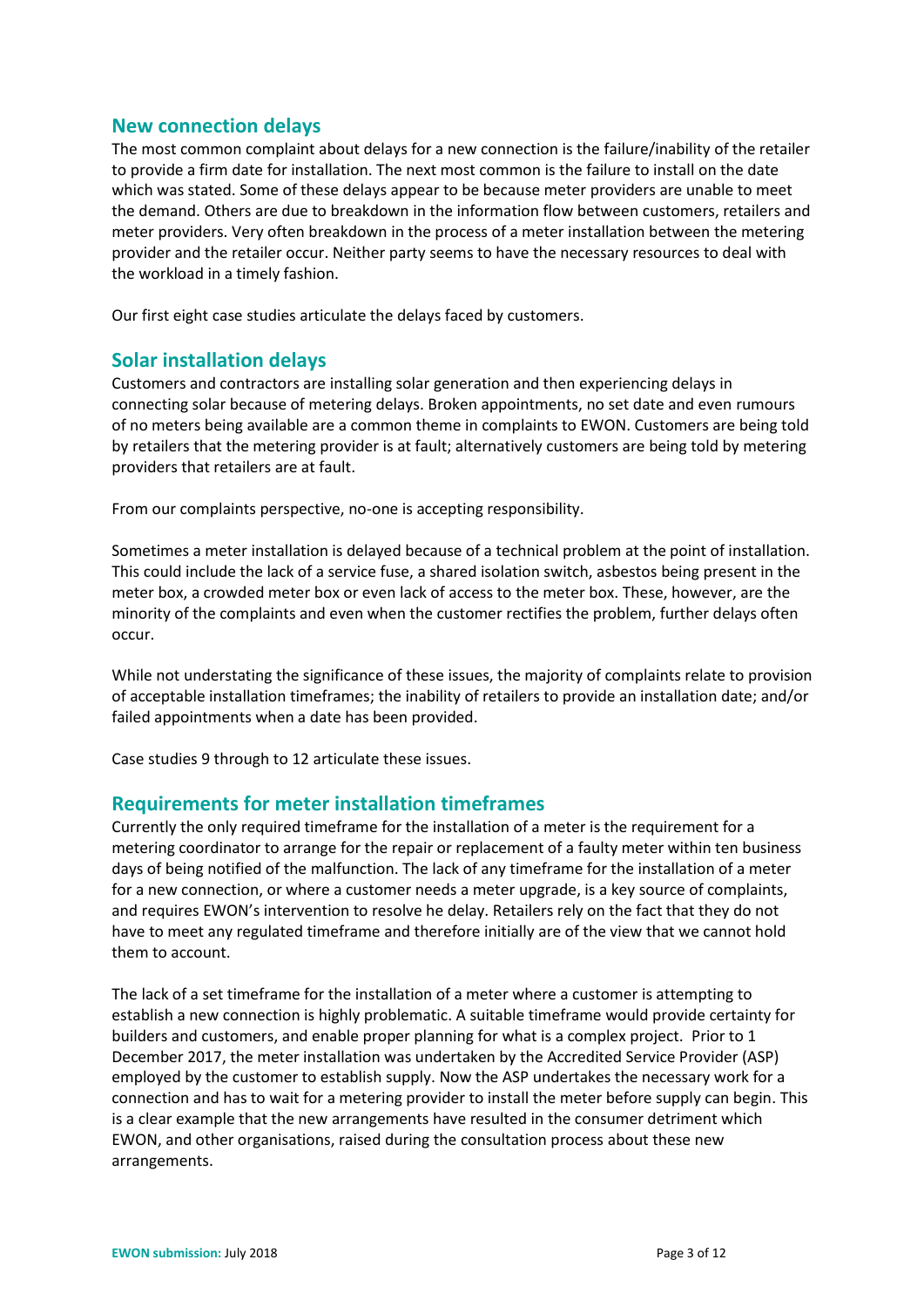Equally when a customer has installed solar, new reverse cycle air-conditioning or off-peak hot water, extensive delays in meter upgrades cause significant inconvenience and financial detriment. It is not just the reduced consumption which would provide some financial relief for these consumers, it is the fact that they have invested, and sometime financed their new installation, and during the delay period have no reduction in energy bills to offset that investment.

As the rule proponent identifies, delays in meter installation in these circumstances are serious and the failure to set appropriate timeframes has the potential to undermine confidence in the retailer led roll out of digital meters.

EWON strongly supports the proposal to introduce fixed timeframes into the rules to address this.

In the meantime, through our dispute resolution processes, we seek to have retailers redress the financial impact as part of the agreed resolution outcome for each complaint.

# **Timeframes for replacing a faulty meter**

The Australian Energy Council (AEC) has, as part of this rule change process, proposed extending the timeframe for the replacement of a faulty meter to 20 business days. The consultation paper identifies two reasons why there is currently a 10 day timeframe for the replacement of a faulty meter:

(i) market settlement purposes, including customer billing (ii) a supply outage.

Aside from the devastating impact of being without power, a faulty meter may cause customers detriment in other ways. For example, not registering solar production creates a financial detriment for customers. Similarly, failing to register consumption means the customer will receive estimated bills, and in many cases, a much higher bill after the new meter is installed which is based on accurate consumption which the consumer had no indicators to reduce.

The current rules require a metering coordinator to repair or replace a faulty meter within 10 days of being notified of the fault, although as seen in our case studies this is often not occurring.

The replacement of a faulty meter is an essential part of delivering metering services and EWON supports the retention of the current timeframe. Prior to the transfer of responsibility on 1 December 2017, faulty meters or connections were usually quickly foxed by the distributor. Retailers sought and now have that responsibility and customers should not have to put up with reduced service as a result. Again, this is an example of consumer detriment identified during the consultation process and which retailers have failed to address.

Case studies 13 through to 17 illustrate customer experience with replacement of faulty meters.

# **Planned interruption notice**

The AEC has proposed allowing the customer and the retailer to agree to a planned interruption notice period which is shorter than four days. Rule 59C of the NERR sets out the notice that is required to specify the date, time and duration of a planned interruption. This is an excellent initiative as currently where a customer has had to address a quality issue with their meter box or wiring, identified by a meter installer, and which prevented the installation and in some instances led to de-energisation until the issue was addressed, the current arrangements prevented the installer returning within a short period of time to install the new meter and re-energise the property. Case study 13 articulates the very significant impact of this issue on a customer during and following the 2017 Christmas period.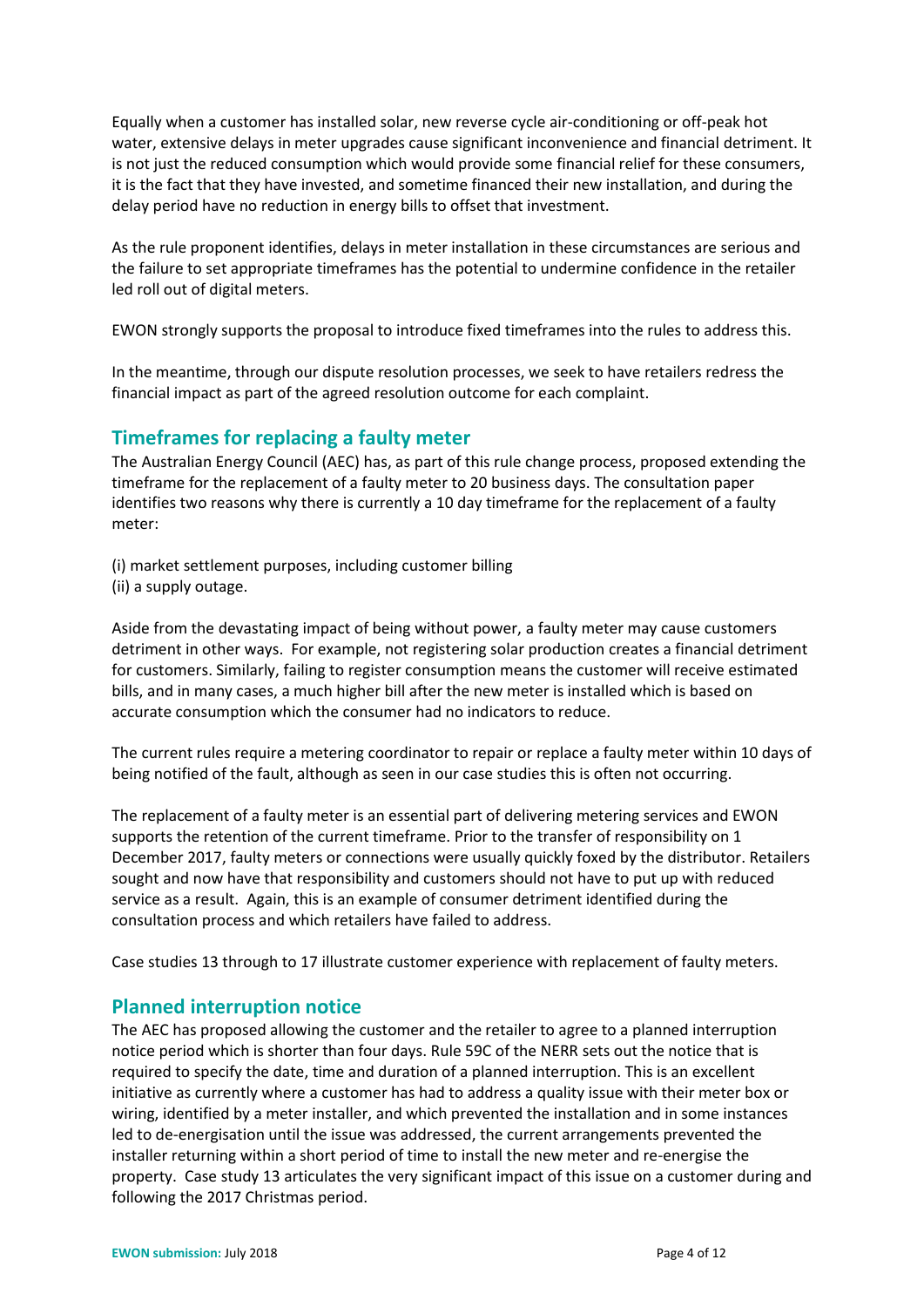This rule change is therefore required, with of course, the customer's explicit informed consent, as it will provide customer certainty as to how quickly and when a meter installation is to occur. Additionally there has to be change in retailer / meter installer current practice. Current actual practice, even when an installation date is confirmed, results in many missed appointments as evident in complaints to EWON.

# **Life support customers**

While it is an essential protection that life support customers get adequate notice of any planned interruption, this status should not be a barrier to gaining a new meter. There appears to be a lack of clarity in the meter installation process, resulting in life support customers experiencing unnecessary delays in meter installation. EWON therefore supports the shorter planned interruption notice period being applied, with consent and appropriate arrangements, to life support customers who have requested a meter exchange.

Case studies 18 through to 22 illustrate the metering installation issues faced by life support customers.

# **Customer notification process for new meter deployment**

The AEC is also proposing a rule change to Rule 59A to allow customers to provide early consent, at any time, to a retailer for proposed deployment of meters. This would void the current requirement for a retailer to give customers a second notice and opportunity to opt out.

The process of retailer initiated meter deployment was debated at length throughout the Power of Choice consultation, in particular whether the process should be opt in or opt out. At the time EWON supported the opt-out proposal, provided that there were adequate customer protections, such as Rule 59A currently provides.

Rule 59A (8) allows retailers to write into a customer contract a right to install a new meter, thus removing a customer's right to opt out completely. This is now becoming a common clause in market contracts and significantly limits the application of Rule 59A. EWON agrees that if a customer enters into a contract, with explicit informed consent, which includes the right for the retailer to install a new meter, these customers should not necessarily be given an opportunity to later opt out. This is because the contract may offer other benefits to the customer which are supported by the installation of a new meter.

This new AEC proposal seeks to weaken the current protection for customers who have not entered into a new contract which provides for a new meter installation and perhaps linked benefits. Accordingly, we do not support this proposed amendment.

# **24 hour enquiry line**

The AEC has also proposed the removal of the requirement to have a 24 hour telephone line available for customers to enquire about planned interruptions. This is a service that was provided by distributors and it was clear during the consultation process for the move to Power of Choice that retailers would continue this as part of taking on the responsibility for metering. From February 2019 retailers have to provide a 24 hour phone line for life support customers – therefore it is difficult to currently mount an argument against the fact that this service could also readily continue to provide advice to customers about planned interruptions. I suggest retailers collect data about the number and types of enquiries their 24 hour life support phone service provides over a 12 month period, and then if necessary, suggest an alternative.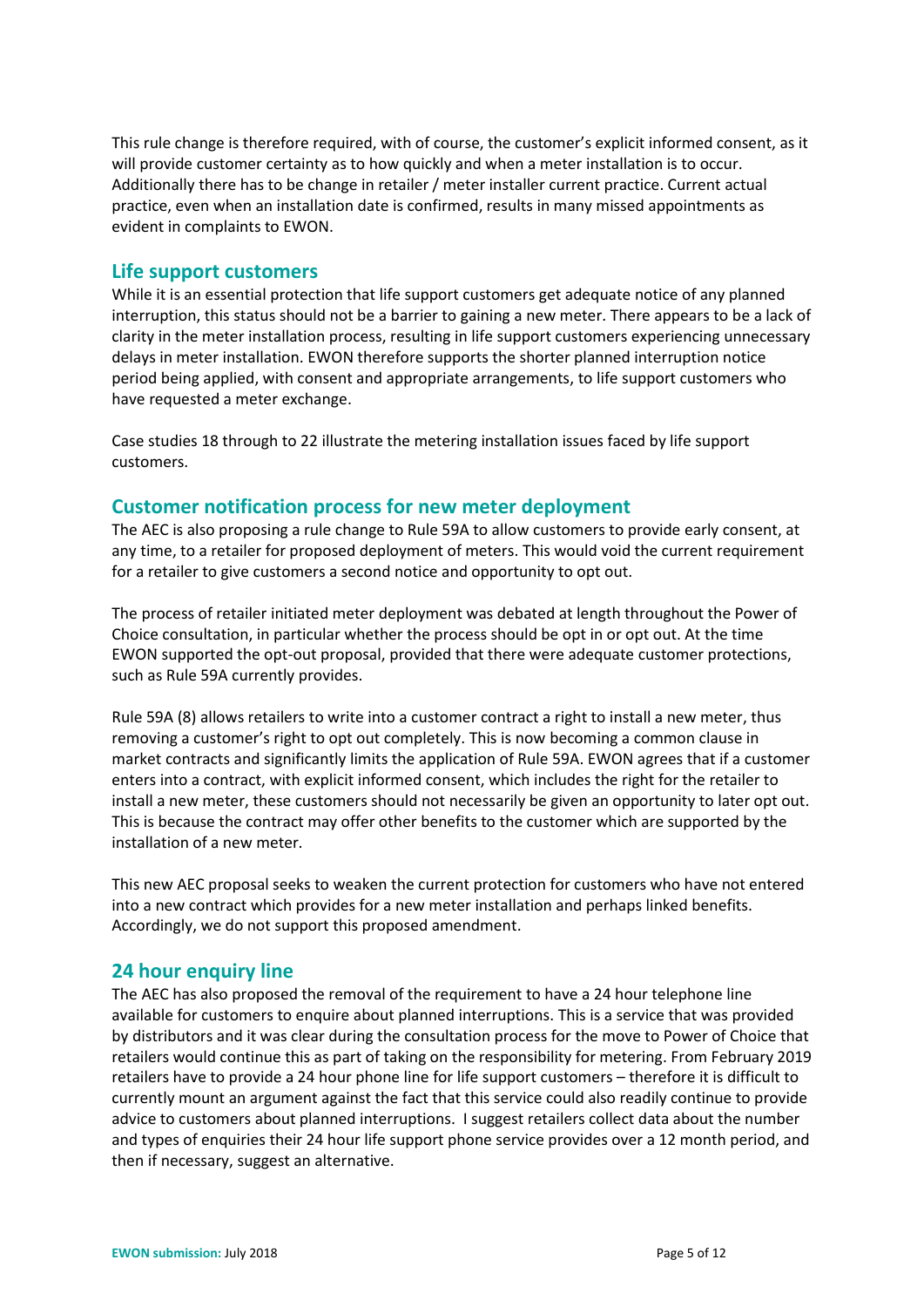In conclusion, as evidenced in EWON complaints, and other industry indicators, the current retailerled deployment of digital meters across New South Wales, and other states, is resulting in considerable consumer detriment. This needs to be quickly addressed not only through rule change, but by retailer ownership of their new responsibilities.

If you would like to discuss this matter further, please contact Rory Campbell, Manager Policy & Research, on (02) 8218 5266.

Yours sincerely

**Janine Young Ombudsman Energy & Water Ombudsman NSW**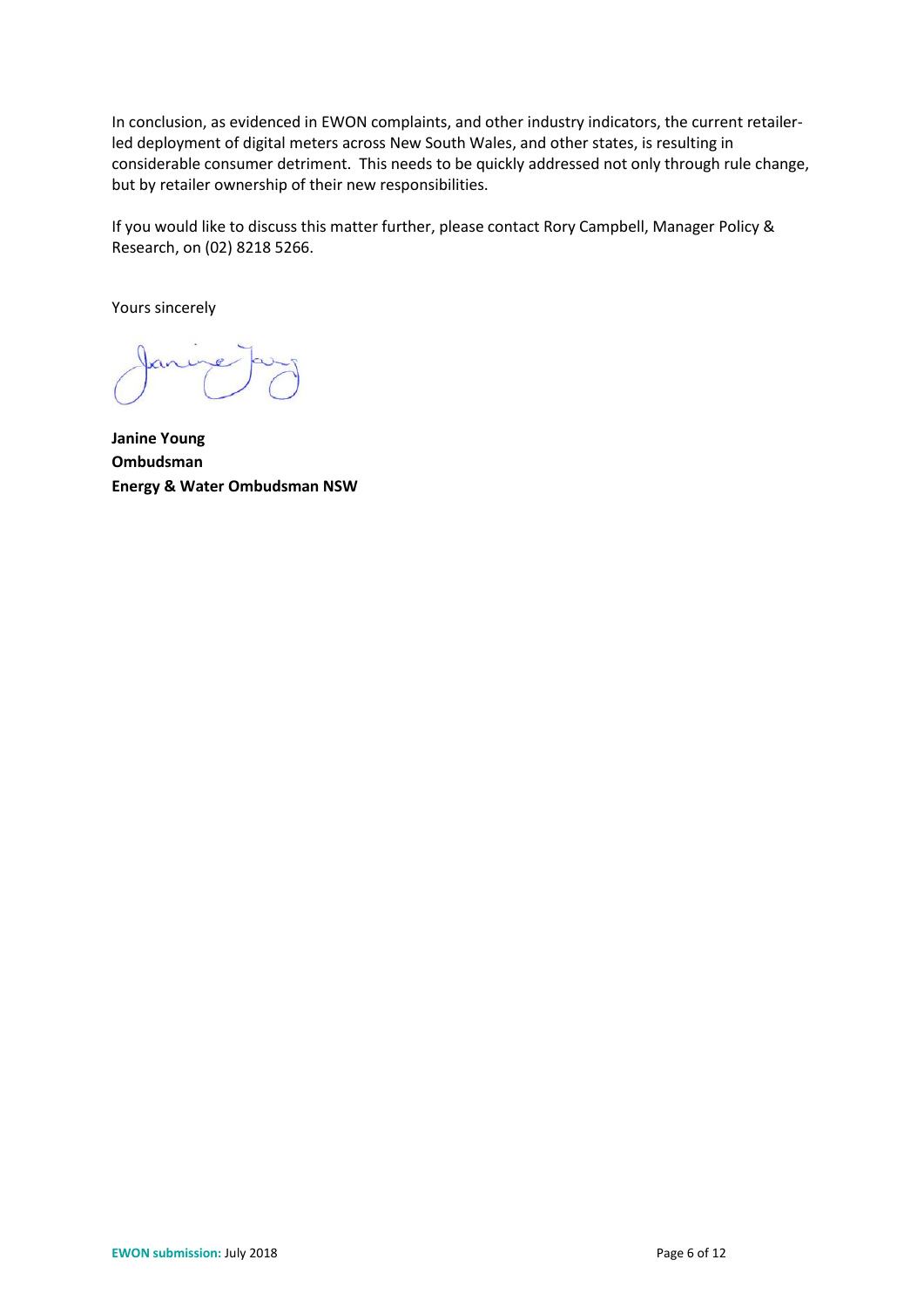# Attachment 1 – Case Studies

When complaints are referred back to retailers for direct resolution by the retailer's Internal Dispute Resolution Team (higher level resolution), all customers are advised that they can return to EWON for independent assistance if the referral fails to resolve the complaint. We survey all referral customers on a quarterly basis to ensure that they receive follow up and resolution of the complaint via the referral process. Where we receive feedback, or a trend of customers returning to EWON for independent investigation, we address this with the relevant retailers.

## *New connection delays case studies*

## **Case study 1: Obligation to connect?**

A customer said she had tried to establish an electricity account with her local area retailer for **a new connection**. She was advised that it cannot put in digital meters as it has a huge backlog. She was advised by the retailer that this is now an industry wide issue and that all providers are having the same issues. She did not understand and did not know what to do about her lack of electricity for the new dwelling. She wanted the provider to review the availability of meters, and discuss possible remedies to the situation. The matter was referred to the retailer for immediate higher level resolution.

## **Case study 2: Lengthy delay costs customer**

A customer worked for a building company who built a new complex with 17 apartments. They were experiencing issues and delays in arranging for installation of electricity meters for all apartments. This had been ongoing for several months. The retailer first advised that the meters would be installed on 29 March 2018 - this did not take place. It then advised it would occur on 11 April 2018, again it did not occur. The delay with meter installation was delaying the settlement of the apartments that had been sold, placing financial burden on the builder. EWON provided advice to the customer, including explaining that EWON required authorisation from the building company to investigate the complaint if it could not be resolved by the retailer.

## **Case study 3: Building works stalled**

The customer advised that their building company was sent an email on 28 March 2018 advising they would have a new meter installed within 10 working days on one of their sites. Another email advising that it would now occur on 21 May 2018 was then received. This would stall the build and set the builder back 4 weeks due to no electricity at the site. The retailer advised it could not do anything about the delay. The customer wanted the retailer to review and discuss the delay of the meter installation. This matter was referred to the retailer for immediate higher level resolution.

## **Case study 4: No date for installation**

A customer was building a house and submitted the paperwork to establish an electricity connection to the distributor in February 2018. The distributor advised the retailer on 13 March that a meter could be installed. On 3 April the retailer then referred her matter to its metering provider. It advised that it could take 4 - 6 weeks for the meter to be installed, however that it could be longer, and it was unable to advise of an actual date. The customer was unable to move into the premises without electricity and was seeking an installation date This matter was referred to the retailer for immediate higher level resolution.

## **Case study 5: Failed process leads to delay**

A customer was building a new home and contacted his retailer at the end of January 2018 to arrange a meter to be installed. He was advised by the retailer of an initial 10 day timeframe for this to be completed. He waited 3 weeks and, following no installation or update, contacted the retailer again and was advised that it was in process of getting this arranged. He waited another 2 weeks and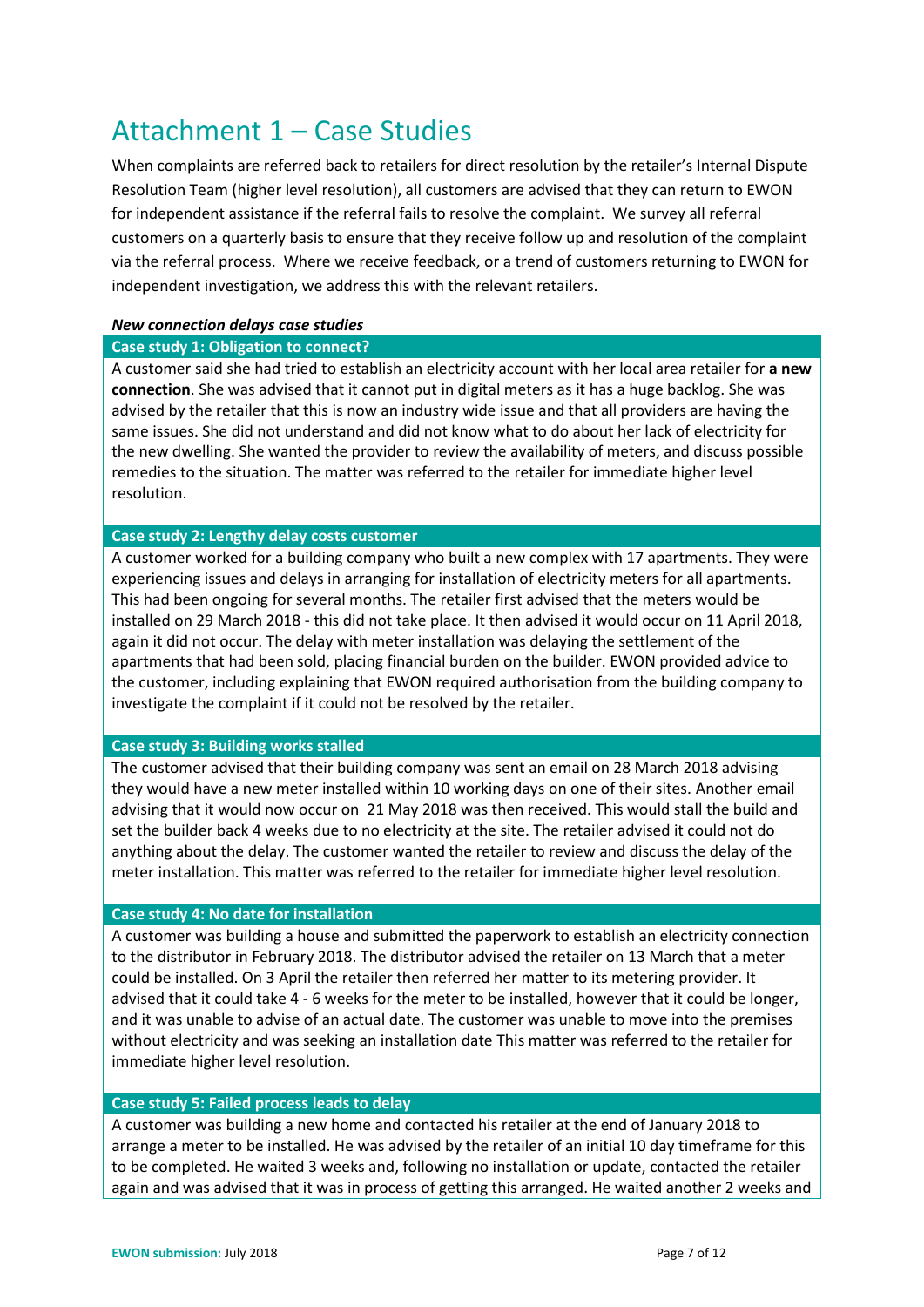called again in early March. He was then advised that the original request submitted to the metering provider had been rejected and that the retailer had initially failed to follow up on this or lodge a new request. He was told a new request had been submitted, but the retailer could not confirm a timeframe. In the meantime the customer was experiencing difficulties with the remaining build and was required to source power from his neighbour. This matter was referred to the retailer for immediate higher level resolution.

The customer returned to EWON as the retailer would not provide an installation date and referred him to the metering provider. The metering provider would not speak to the customer and referred him back to the retailer.

EWON investigated and the retailer agreed to expedite the request with the metering provider. The meter was installed on 29 March 2018.

#### **Case study 6: A clear lack of communication**

A customer advised he was building his own house. In late January 2018, he contacted his retailer and requested a temporary electricity connection. He was not advised of a timeframe for meter installation and he contacted the retailer regularly seeking an update and each time the retailer advised him the matter had been escalated and that he would receive an email advising of installation date. In April 2018 he still had no connection and requested a permanent new connection. He was advised it would take 12 business days to confirm an installation date. That timeframe passed with no installation date. He contacted the retailer again, who advised him an installation date of 22 May 2018.

He then contacted EWON as he wanted the meter installation to occur sooner if possible. This matter was referred to the retailer for immediate higher level resolution.

#### **Case study 7: Living without power**

A customer had bought a new build property and when the customer moved into the supply address in early March 2018, it was identified that there was not a meter at the property, so she applied to her retailer for a new meter. The retailer advised the customer that it was going to take 6-8 weeks to have a digital meter installed and for the electricity to be connected. The customer was elderly and had no other alternate accommodation.

The customer contacted EWON in early May. To get a resolution this matter was escalated internally to EWON's General Manager Investigations to take up at a senior level with the retailer's management. A new meter was installed one week after the customer approached EWON. **This was 10 weeks after the customer's application for a meter, during which time this customer had lived without power.**

#### **Case study 8: Problem getting tradesmen to work in remote area.**

A customer requested her retailer install an electricity meter for her new house which was in a remote area. She was ready to move into the premises, but she was unable to as there was no supply onsite. She was advised that, as there was no mobile connectivity at her property, there would be a two month delay in acquiring the right meter. The retailer then advised her that it had an appropriate meter, but it did not have a technician to install it as nobody wanted to work in that area.

Early in EWON's investigation the retailer was unable to give a timeframe for the meter installation. Eventually, a date 30 day timeframe was given. EWON asked for more information about the delay. The installation was then arranged to occur in one week, which was successful. The customer was able to move into her new house and the retailer provided a \$200 customer service credit in acknowledgement of the inconvenience caused.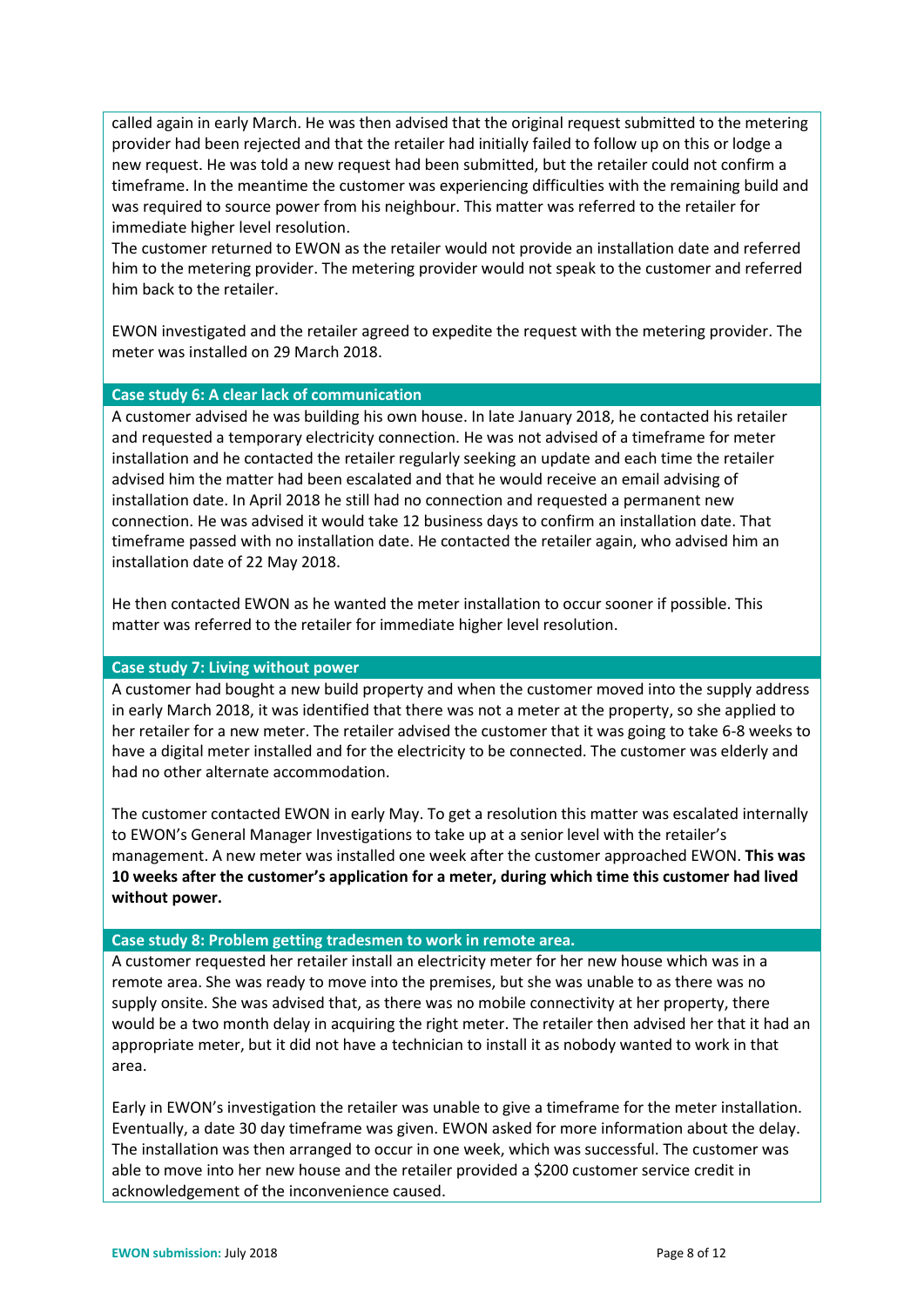#### *Solar delay case studies*

## **Case study 9: Lack of communication and poor process**

A customer installed solar panels in December 2017 and arranged for a new meter installation in mid-January 2018. This did not occur and after three months of phone calls and e-mails there was still no meter. The customer came to EWON and was referred to the retailer for immediate higher level resolution.

The customer returned to EWON unhappy with the retailer's inability to provide a meter installation date. EWON investigated the reasons for the delay and established that there had been a failed application in January which had not been disclosed to the customer, despite numerous enquiries by the customer during that time. This was compounded by the failure of new paperwork in April which, again was not identified or corrected until further contact by EWON in early May. A new installation date was confirmed with the retailer and, in recognition of the delays and the loss of solar generation, the retailer waived the meter installation fee of \$250 and provided a \$500 credit to the customer's account.

## **Case study 10: Lost applications and poor process**

The customer emailed his retailer on 27 March 2018 requesting a digital meter to be installed. He was advised by email it would take 30 business days. He then tried to call over the following weeks to confirm, but he was not able to speak to anybody, often being on hold for an hour or more. On 1 May 2018, he forwarded a copy of the original email he had sent with an enquiry as to how much longer the retailer thought it might take to have the meter installed. After no response from the retailer he again called on 9 May 2018. The retailer advised it could not find the original email and that it would now be another 30 days for the installation to take place. This matter was referred to the retailer for immediate higher level resolution.

#### **Case study 11: Regional issues with installation delays**

A customer had a solar system installed and needed a digital meter. She was advised by her retailer that it would install the digital meter in a month but this time passed with no action. She was then advised that the retailer could not provide a timeframe for the meter installation.

She approached EWON seeking the retailer to review and discuss the delay in the installation of the meter. This matter was referred to the retailer at a higher level for resolution however the customer returned to EWON as she was not satisfied with the retailer's response. The customer said that the retailer blamed the metering provider who blamed the delay on the fact the customer was located outside of the area where they were installing meters.

EWON began an investigation and the retailer expedited the meter installation, which then occurred four days later. The retailer also applied a \$200 to the customer's account as a goodwill gesture.

## **Case study 12: Failed appointments for installation**

A customer installed a solar system in February and his retailer advised it would install a new meter by April 2018. He contacted the retailer in April to ask the status and he was advised the meter would be installed on 23 May. He received a phone call on that date to advise the technician was not able to attend and he would be called back in 10 minutes to discuss the matter further. He did not receive the call, so he contacted his retailer on 24 May and again on 25 May, and was advised the technician may come that day or he may come next week or he may come next month, which he did not think reasonable. This matter was referred to the retailer for immediate higher level resolution.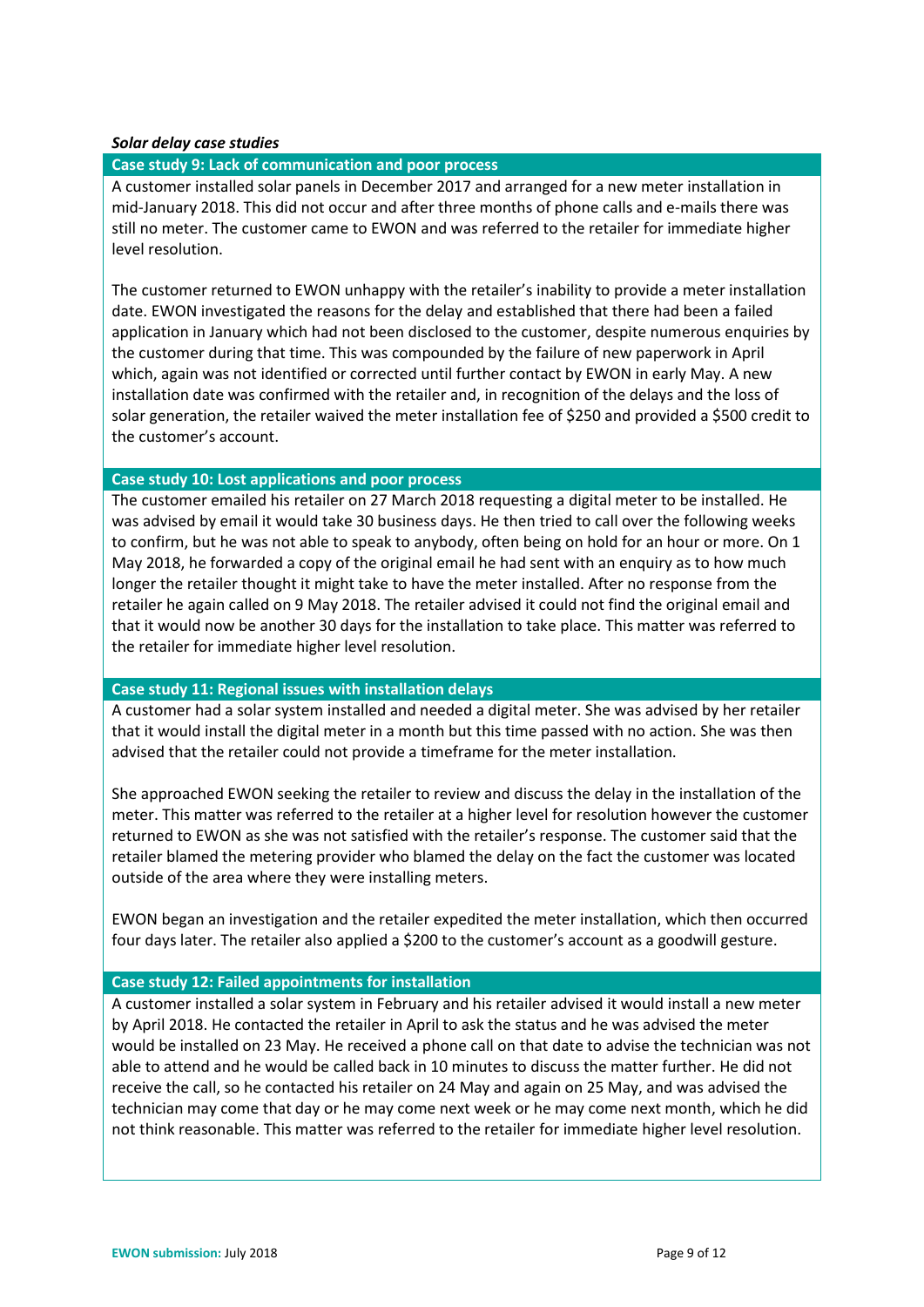#### *Faulty meter replacement case studies*

#### **Case study 13: Unacceptable delay**

A customer's meter was destroyed in a fire in late December 2017. The necessary electrical repairs were completed and the customer was waiting for a new meter, which her contractor had told her needed to be arranged through her retailer. The retailer told the customer that it would take another month to have a new meter installed. She argued with the retailer and it reduced the wait time by a week. The customer came to EWON in January 2018 after living in the house without power for twenty days, including over Christmas, as she had nowhere else to go. A neighbour had let her run an extension cord to his connection for essentials but had withdrawn it as this was tripping his supply. She was especially frustrated because another neighbour, who was with a different retailer, had his meter (which was also affected by the fire) replaced quickly. EWON contacted the retailer and pointed out the urgency of the situation. The retailer agreed to contact the metering provider and a meter was installed the next day.

## **Case study 14: Failure to raise job order**

An advocate advised that a storm had caused a powerline at the supply address to come down on 20 December 2017. He got a contractor out to the supply address who noted that the meter box appeared to have asbestos which needed remediation – which was done – and that his meter needed replacing by the retailer. On 8 January 2018 he then made an application to his retailer for a new meter and was told that the meter installation would occur on 12 January, which did not happen. He made contact with the retailer who advised that the job order had not been raised. Upon receiving this case EWON investigated the matter urgently as the customer had been without power for too long. There was not an initial positive response from the retailer so the matter was escalated to EWON's General Manager Investigations. The retailer then arranged for a meter to be installed two days later on the 19 January.

#### **Case study 15: No communication**

The customer was about to move into a supply address when there was a fire in the shop below which caused damage to the premises, including the electricity meter, and prevented her moving in. She contacted her retailer on 16 March 2018 to advise of the fire, set up an account and request it arrange to replace the damaged meter. Her electrician, who had been trying to assist her, had been provided with timeframes which passed and kept being given conflicting information. In one instance the electrician waited five hours for someone to come to replace the meter, but instead the retailer sent someone out to perform a special meter read. The customer was staying in temporary accommodation which was becoming expensive for her. The electrician tried to contact the metering provider directly to seek an update but was advised it could not confirm when it will process the request. This matter was referred to the retailer for immediate higher level resolution.

#### **Case study 16: Delays and confusion over meter stop transfer**

A customer attempted to switch to a new retailer in November 2017. She was advised by her new retailer that the distributor was unable to take a read of the meter and she could not be transferred to it until this occurred. She called the distributor and it said there was an error with the meter and a read couldn't be taken. In February 2018 she called the distributor again and was informed the meter needed to be replaced by her current retailer. The distributor said it had informed that retailer of this in December 2017. The customer contacted the current retailer who advised that a request had been opened and that there would be a response within 20 days. After this time passed with no meter replacement, she contacted the current retailer again who assured her that the metering provider would be in touch within the week. When contacted again, her current retailer provided confusing information, and suggested that, as she had tried to transfer, the new retailer should install the new meter. She was extremely frustrated and concerned that the meter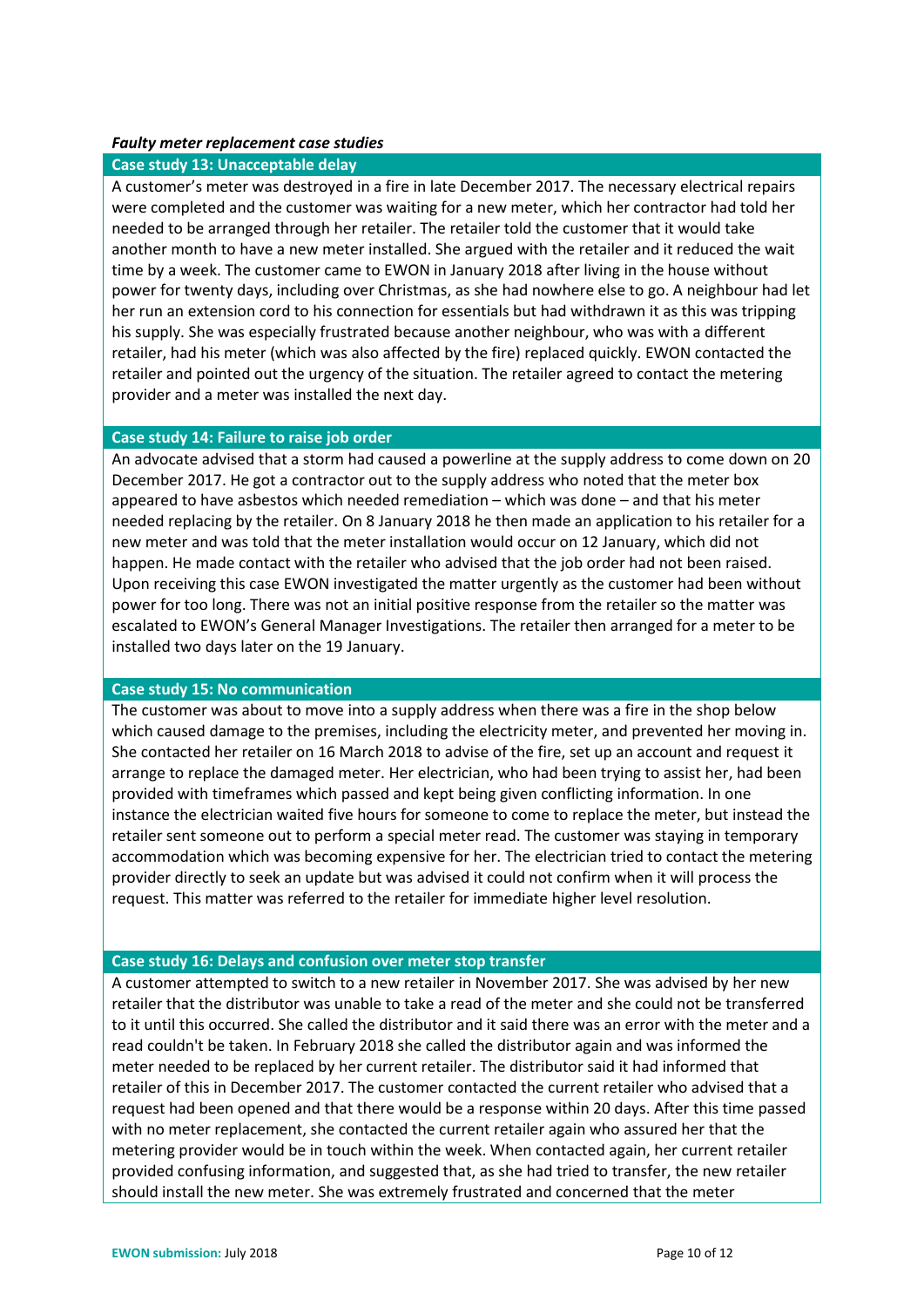replacement was delayed as she was trying to switch away. This matter was referred to the retailer for immediate higher level resolution.

#### **Case study 17: Lengthy delay for meter repair**

The customer advised that she had upgraded to a net meter in December 2017, however in January 2018 she noticed that it was not functioning. The meter showed no readings and no lights and appeared completely non-functional. She contacted her retailer a number of times to advise of the fault and to ask for repair or replacement. She was advised someone would attend the site in 20 working days to inspect the meter but this did not occur. She called again to follow up but was unable to speak to anyone regarding the matter. She was then advised that if the meter required repair or replacement she would be charged, which she considered unreasonable as she has not taken any action that could damage the meter. This matter was referred to the retailer for immediate higher level resolution.

## *Life support customer delay case studies*

#### **Case study 18: Unnecessary delay causes hardship**

A customer advised that he had an off peak hot water system and that the timer on the system was faulty. He contacted his retailer who advised that it would need to install a digital meter which would take 21 days. He then received a call from the retailer informing him that because he had life support equipment, the meter installation would be delayed for another month. The customer told the retailer that this was unacceptable as he was living without hot water. This matter was referred to the retailer for immediate higher level resolution.

#### **Case study 19: Delays and a failure to inform**

A customer had solar panels installed and requested a new meter from his retailer. The retailer set two dates, however no one attended the premises on either. She contacted the retailer and asked why no one had attended to upgrade the meter. The retailer advised her that this was because her premises was registered as having life support equipment. She told the retailer that the equipment was a CPAP machine that was only used during the night and that the meter could be installed at any time during the day. The retailer advised the customer that it could not further assist her in getting a meter installed. This matter was referred to the retailer for immediate higher level resolution.

#### **Case study 20: Lengthy delay in gaining a working meter**

A customer had solar connected to her property. She then had issues with the retailer about connecting her meter. A new meter had been installed but had not been turned on as the retailer advised it could not do so due to the presence of life support equipment. She told her retailer that the equipment was a CPAP machine and that turning off power to connect the meter was not an issue during the day. She was then advised that the retailer would re-submit orders regarding her meter. Nothing happened and, after five months, she contacted EWON. She wanted the retailer to rectify the matter so she can get receive a feed-in tariff. This matter was referred to the retailer for immediate higher level resolution.

#### **Case study 21: Ongoing delays**

A customer had solar installed and was then advised that she would have to have her meter exchanged. She said that her retailer would not exchange the meter as she had a sleep apnoea machine. She said that she had advised the retailer multiple times that it was all right to turn off the electricity during the day as she only required the sleep apnoea machine at night. The retailer then scheduled a meter exchange but a week prior to the exchange cancelled the appointment. The retailer then told her that it would call her back again within two weeks but she had not heard back. This matter was referred to the retailer for immediate higher level resolution.